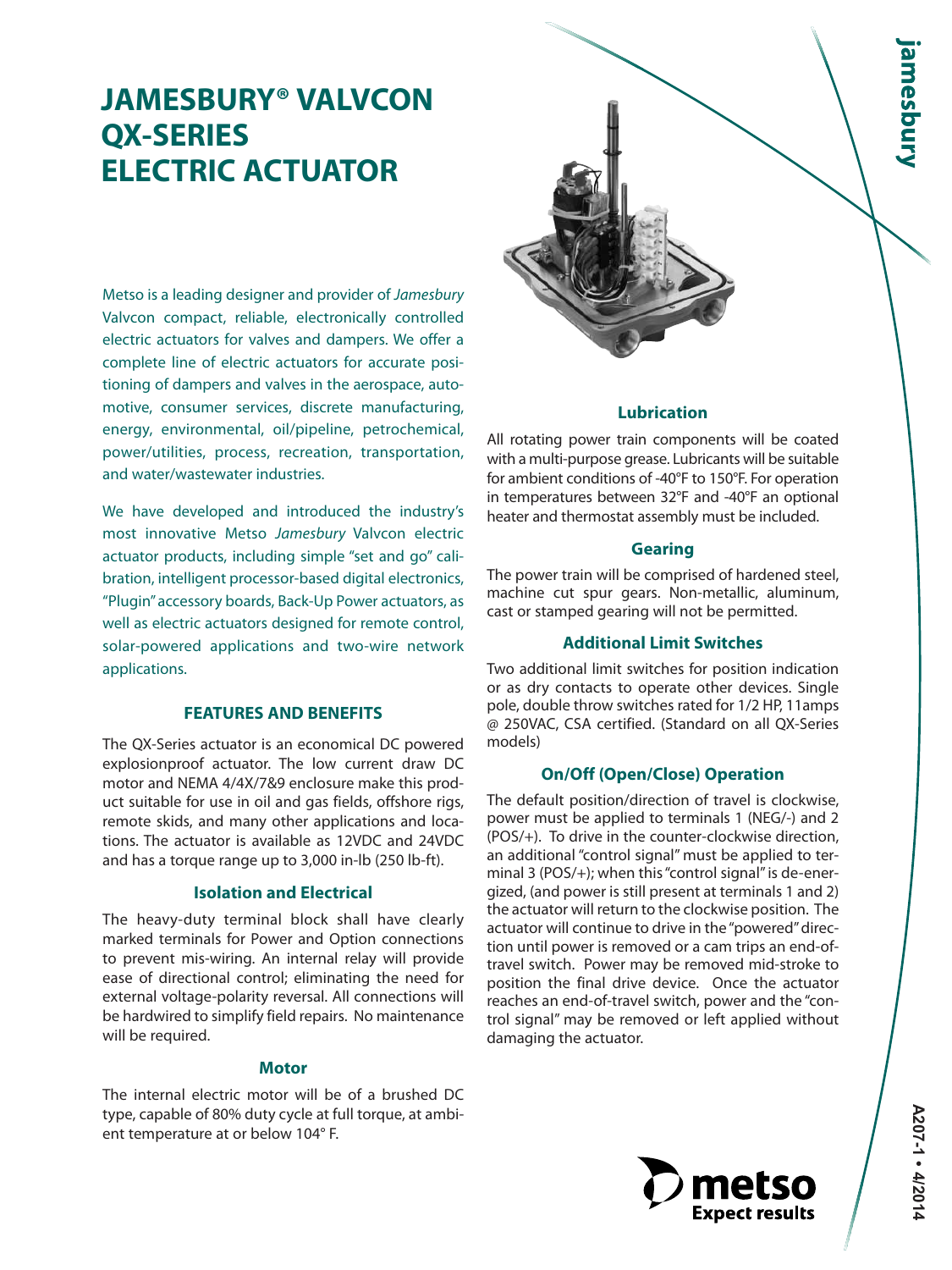# **Break-away Torque**

Designed for efficiency and reliability, all Metso Jamesbury Valvcon actuators deliver the power you need when and where it is needed. With efficient gear trains and motors the actuators are rated at breakaway torque. Immediately upon power up, the actuator supplies the rated torque when it is needed to break the valve away from its seat. Other manufacturer's actuators may be rated at running torque, but actually deliver significantly less breakaway torque.

# **Holding Brake**

A brake prevents the actuator from being backdriven. Required for all dampers, butterfly valves, PVC ball valves, and resilient seated valves. (Standard on all QX-Series models)

# **Hazardous Location Enclosures**

The standard enclosure is rated for NEMA 4/4X/7 & 9, Class I, Div 1, Groups C&D; Class II, Div. 1, Groups E, F, & G; Class III.

# **CSA Certifications**

Certification by the Canadian Standards Association, to both Canadian and U.S. (C US) standards, is standard on all QX-Series models.

# **COMMON FEATURES AT A GLANCE!**

■ Low current draw

■ Heavy-duty Terminal Block

■ Holding Brake

■ Two auxiliary limit switches

■ ISO 5211 Mounting

□ CSA Approved

#### **QX-SERIES OPTIONS**

#### **(Order Code H) Tropical Heater/Thermostat**

Recommended in all high humidity applications where condensation may accumulate inside the actuator. For 115VAC, 24VAC, 12VDC and 24VDC applications the heater consumes 15 watts, for 230VAC applications the heater consumes 40 watts.

#### **(Order Code I) ISO 5211 Output**

ISO 5211 Standard mounting configuration and output coupling.

150-600 in-lb models with "I" options are supplied with a 14mm female square. (note: without option "I" the female square is 3/4 inch).

1000 in-lb models with "I" options are supplied with a 19mm female square and 1500-3000 in-lb models are supplied with a 22 mm female square. (note: without option "I" the female square is 1inch).

#### **(Order Code T) Heater/Thermostat**

Required in all applications where the temperature may drop below 32°F. For 115VAC, 24VAC, 12VDC and 24VDC applications the heater consumes 15 watts, for 230VAC applications the heater consumes 40 watts.

#### **(Order Code Y) Keyed Output**

150 - 600 in-lb actuators are supplied with a 3/4" female square output coupling; when the "Y" option is selected they are supplied with a 15mm female keyed output.

1000 - 3000 in-lb models are supplied with a 1" female square output coupling; when the "Y" option is selected they are supplied with a 20mm female keyed output.

#### **(Order Code Z) Handwheel**

For manual operation when power is not available. The handwheel is disengaged from the geartrain and does not turn during normal operation. When the handwheel is pushed down, it disengages the motor from the geartrain and allows manual operation.

| <b>Torque Output</b><br>(breakaway) | Cycle Time (seconds per 90°) |       | <b>Duty Cycle</b> | <b>Max Running Current at Full Load</b> |       |
|-------------------------------------|------------------------------|-------|-------------------|-----------------------------------------|-------|
|                                     | 12VDC                        | 24VDC |                   | 12VDC                                   | 24VDC |
| 150 in-lb                           | 5                            | 3     | 80%               | 1.9                                     | 2.4   |
| 300 in-lb                           | 10                           | 5     | 80%               | 1.9                                     | 2.4   |
| 600 in-lb                           | 15                           | 8     | 80%               | 1.9                                     | 2.4   |
| 1000 in-lb                          | 15                           | 15    | 80%               | 3.5                                     | 3.5   |
| 1500 in-lb                          | 20                           | 20    | 80%               | 3.5                                     | 3.5   |
| 2000 in-lb                          | 25                           | 25    | 80%               | 4.8                                     | 4.8   |
| 2500 in-lb                          | 30                           | 30    | 80%               | 4.8                                     | 4.8   |
| 3000 in-lb                          | 30                           | 30    | 80%               | 4.8                                     | 4.8   |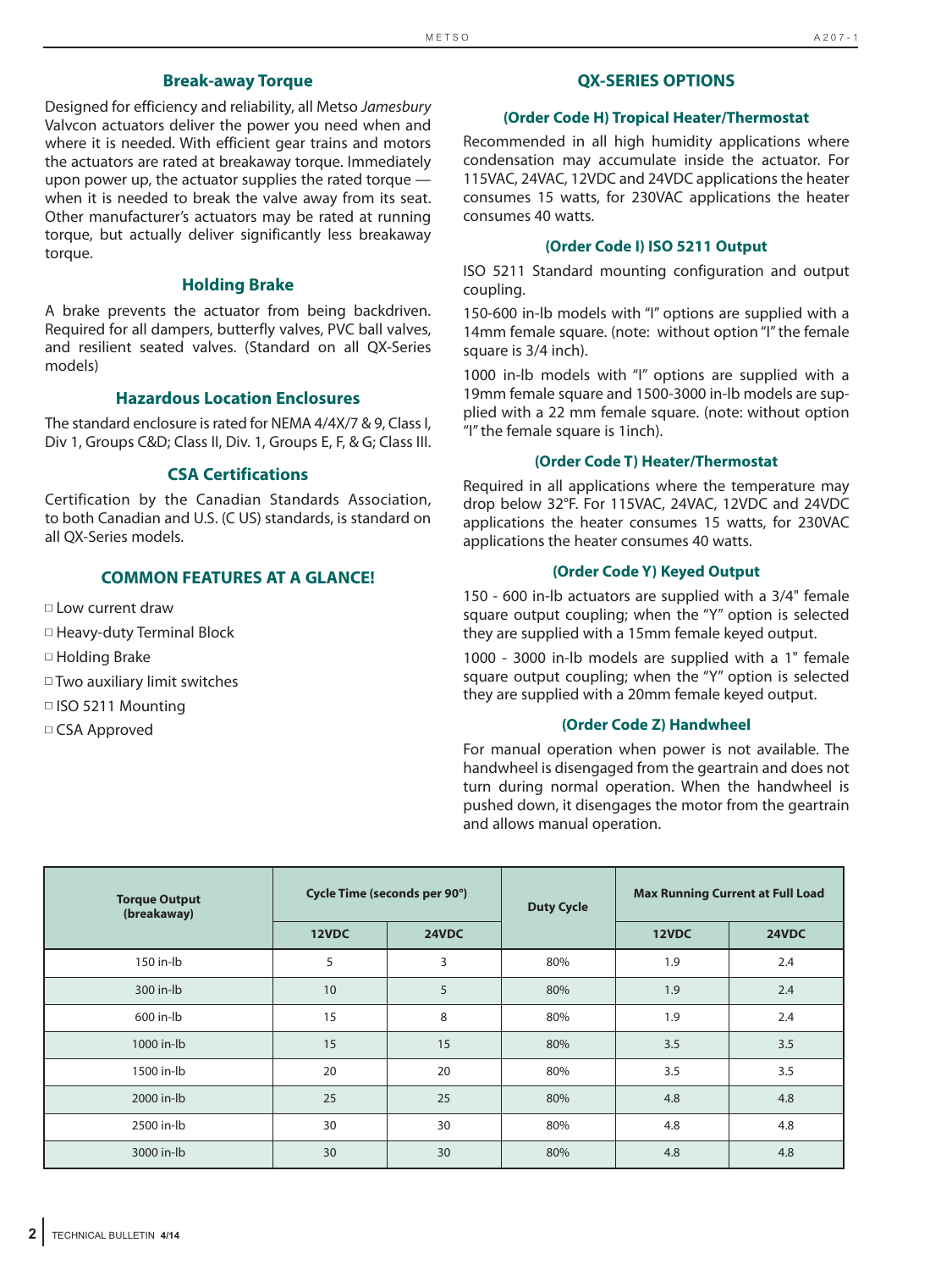

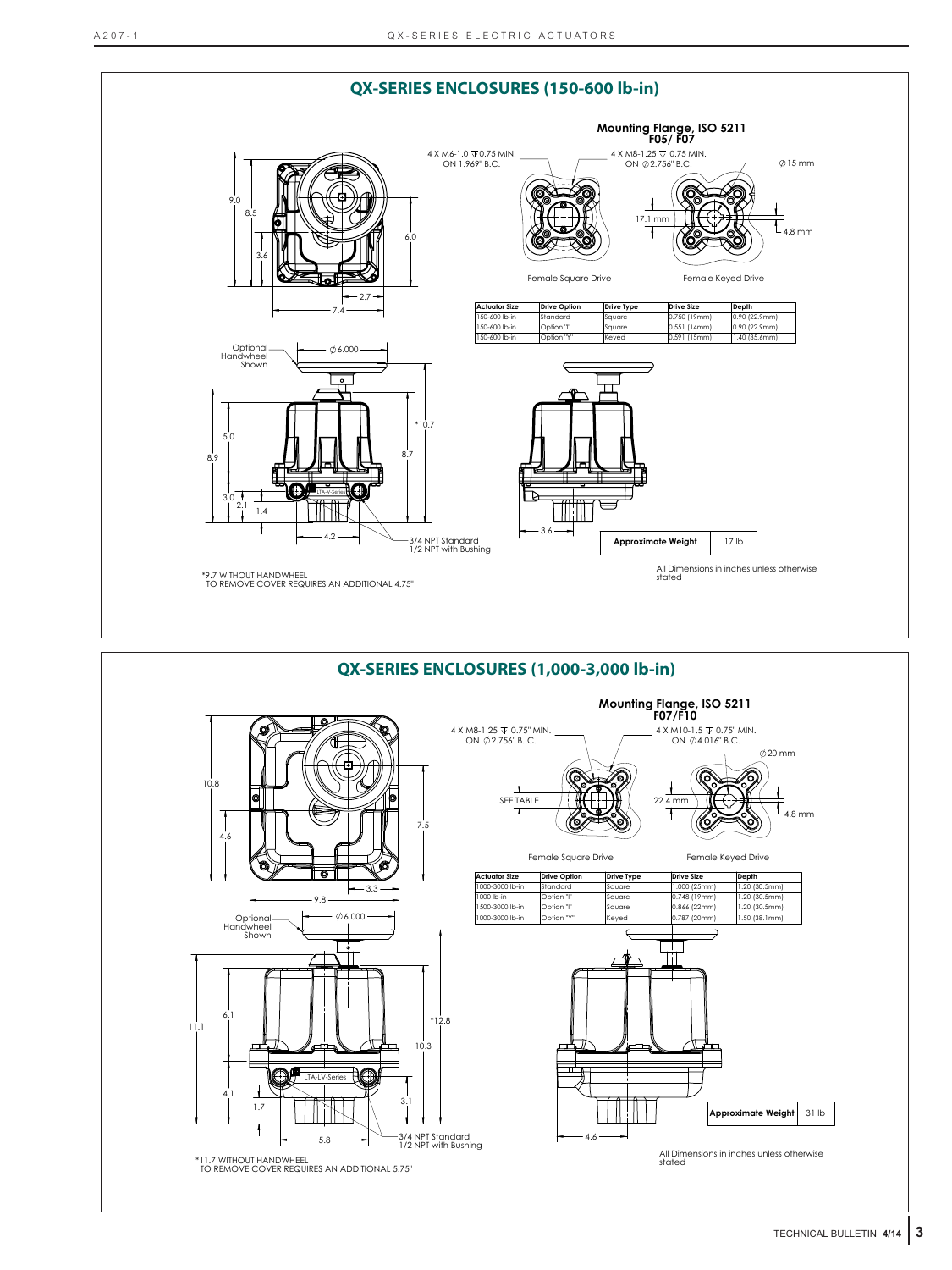

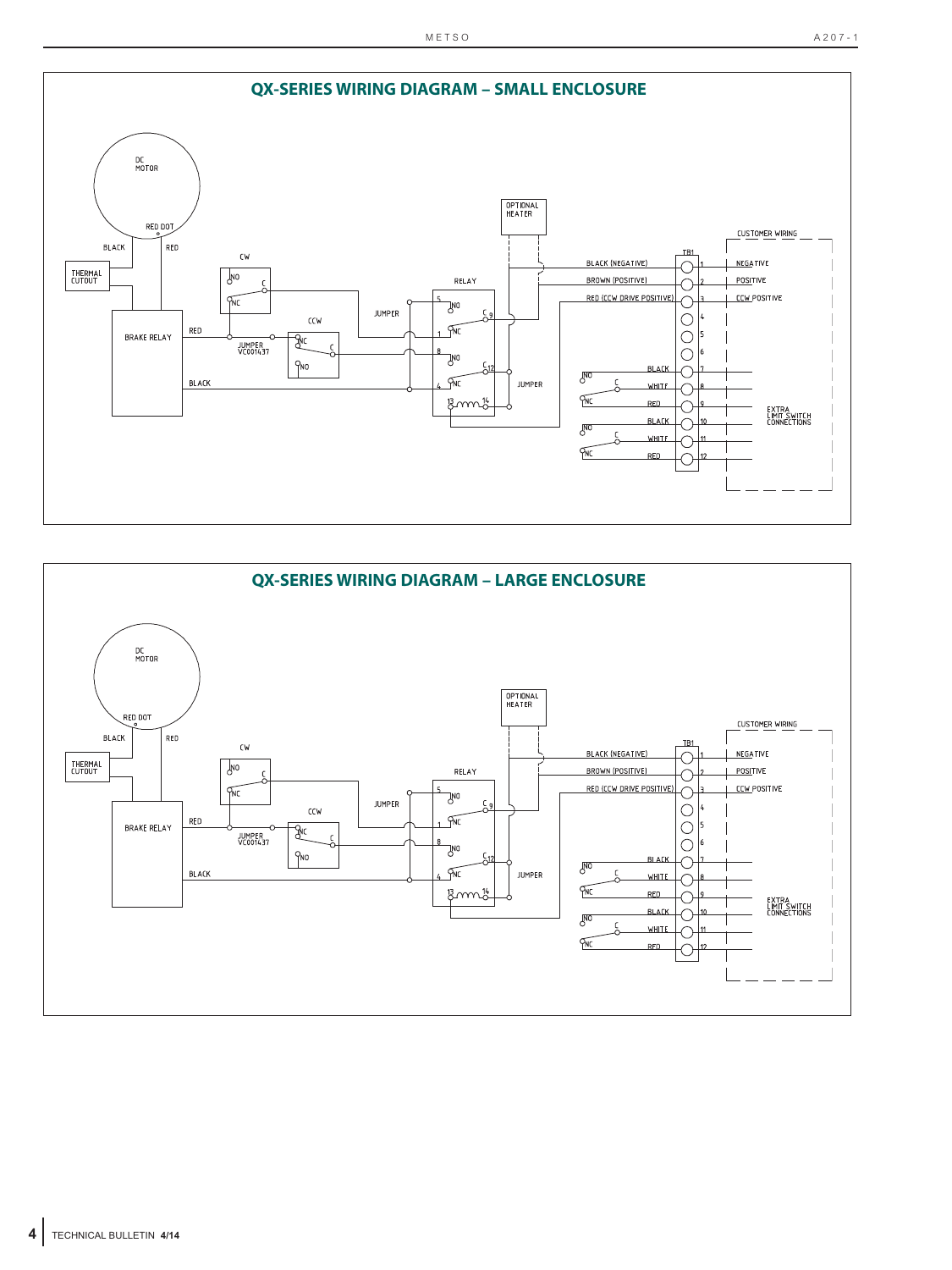## **HOW TO ORDER - QX-SERIES ELECTRIC ACTUATORS**

#### **Example:**

Sample model code: QX2000IZS12DC

|                                      | <b>Enclosure</b>                                |
|--------------------------------------|-------------------------------------------------|
| QX <sup>1</sup>                      | Weathertight & Explosionproof (NEMA 4/4X/7 & 9) |
|                                      |                                                 |
| $\mathbf{2}$                         | Torque (in Ibs)                                 |
| 150<br>300<br>600                    | 150<br>300<br>600                               |
| 1000<br>1500<br>2000<br>2500<br>3000 | 1000<br>1500<br>2000<br>2500<br>3000            |

| 2000 | S12DC |
|------|-------|

|                | <b>Options</b>             |
|----------------|----------------------------|
|                | No Entry If Standard       |
| H <sup>2</sup> | Tropical Heater/Thermostat |
| $^{13}$        | ISO 5211 Compliant Output  |
| T <sub>4</sub> | Heater/Thermostat          |
| Y <sub>5</sub> | Keyed Output               |
|                | Handwheel                  |

|       | <b>Operating Voltage</b> |
|-------|--------------------------|
| S12DC | 12VDC                    |
| S24DC | 24VDC                    |

**Notes:**

- **1.** 1. All QX-Series actuators include a holding brake, two auxiliary limit switches, visual position indication, a wrench-operated manual override, a NEMA 4/4X/7&9 enclosure and CSA (C US) Certification as standard features.
- **2.** This heater option activates at or below 90°F and deactivates at 110°F; it is recommended in high-humidity applications.
- 3. 150 600 lb-in models with "I" option are supplied with a 14mm female square<br>(note that without option I the female square is 3/4"). 1000 lb-in models with<br>foption are supplied with a 19mm female square and 1500 3000 els are supplied with a 22mm female square (note that without option "I" the female square is 1")
- **4.** This heater option activates at or below 40°F and deactivates at 60°F; it is recommended in applications where the temperature may drop below 32°F.
- **5.** 150 600 lb-in models with "Y" option are supplied with a 15mm female keyed<br>output. 1000 3000 lb-in models with "Y" option are supplied with a 20mm<br>female keyed output.